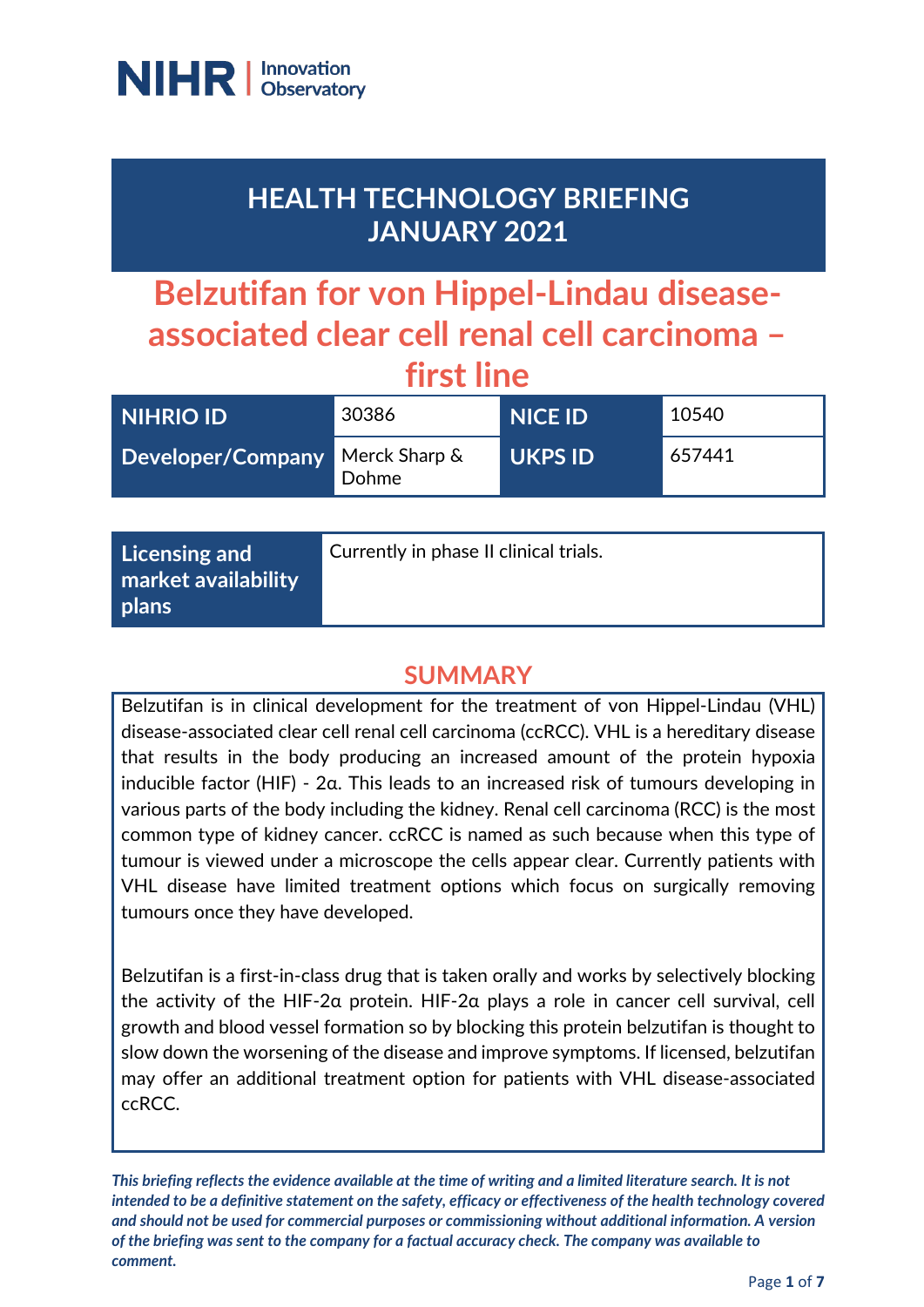## **PROPOSED INDICATION**

First line treatment of von Hippel-Lindau (VHL) disease-associated clear cell renal carcinoma  $(ccRCC).<sup>1</sup>$ 

## **TECHNOLOGY**

#### **DESCRIPTION**

Belzutifan (MK-6482, PT2977) is a first-in-class oral drug that works by selectively blocking the activity of a protein called hypoxia inducible factor (HIF) - 2α which accumulates when the oxygen levels in cells are low.2,3 HIF-2α promotes cell survival, cell growth and formation of new blood vessels. HIF-2α levels are raised in patients with VHL disease even when oxygen levels are normal. Therefore, by blocking the activity of HIF-2α, it is expected that belzutifan will slow down worsening of the disease and improve symptoms.<sup>3</sup>

Belzutifan is currently in clinical development for the treatment of VHL disease associated ccRCC. In the phase II clinical trial (NCT03401788) participants are given 120mg belzutimab once daily in the form of three oral 40mg tablets.<sup>1</sup>

#### **INNOVATION AND/OR ADVANTAGES**

Currently there are no satisfactory methods authorised for treating VHL disease. Belzutifan would be the first therapy approved for the treatment of VHL as opposed to surgery to remove tumours associated with VHL.<sup>3</sup> There is a need to develop additional treatment options for patients with VHL disease-associated ccRCC.

Belzutifan is a novel drug that has shown promising efficacy and tolerability in participants with VHL-associated ccRCC.<sup>4</sup>

#### **DEVELOPMENT STATUS AND/OR REGULATORY DESIGNATIONS**

Belzutifan does not currently have Marketing Authorisation in the EU/UK for any indication.

Belzutifan was granted orphan drug designation by the EMA in August 2020 for the treatment of VHL disease.3

Belzutifan is also in phase II and III clinical development for the treatment of renal cell carcinoma (RCC) that is not associated with VHL disease.<sup>5</sup>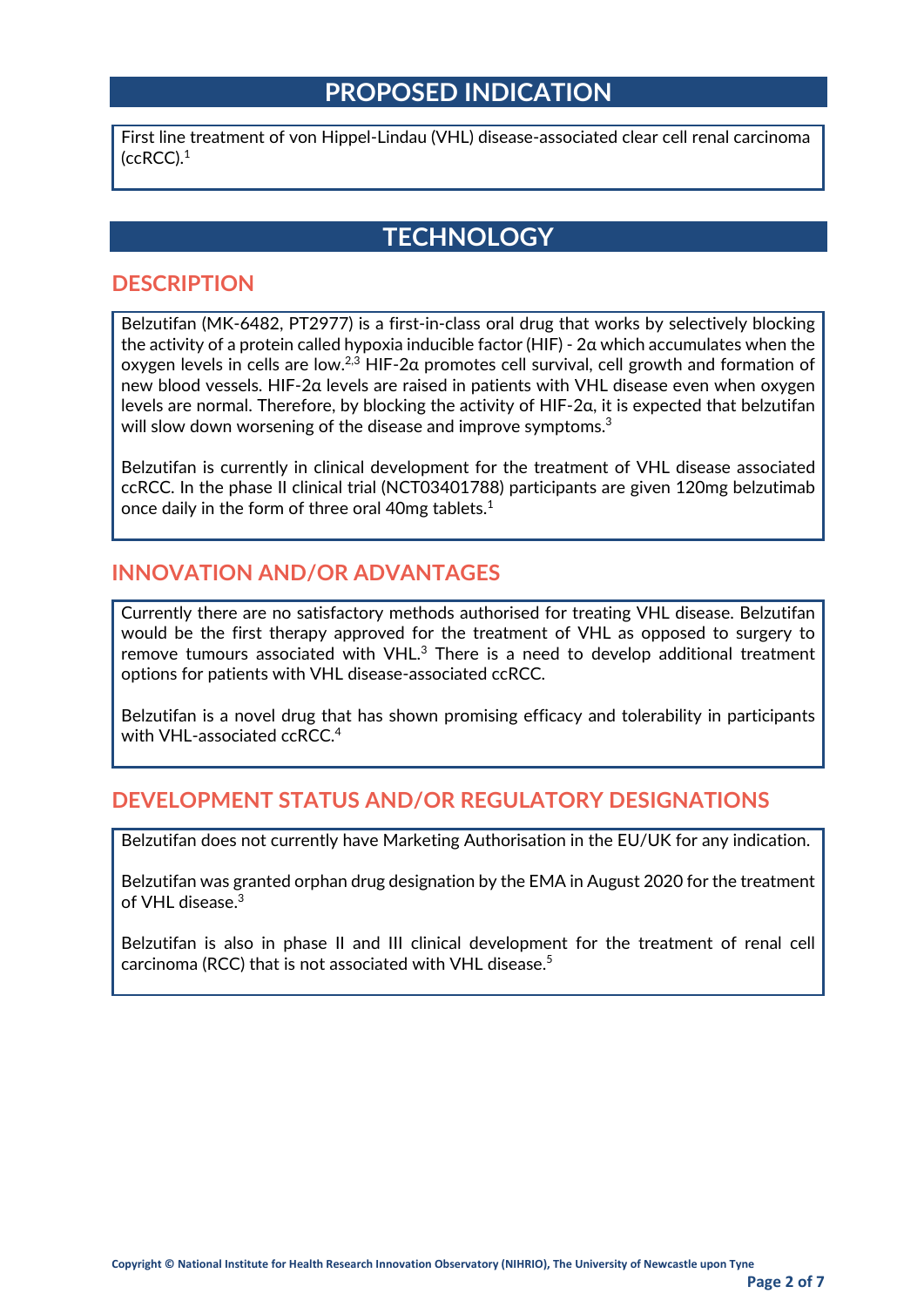## **PATIENT GROUP**

#### **DISEASE BACKGROUND**

VHL disease is an autosomal dominant genetic condition that arises from a deletion or mutation in the VHL gene. The normal VHL gene acts as a tumour-suppressor gene with the function of preventing the formation of tumours by regulating cellular hypoxia signalling via its product the VHL protein (pVHL).<sup>6</sup> In the case of a non-functioning gene such as in VHL, the loss of the pVHL results in accumulation of HIF-α inside the tumour cell which dimerizes with HIF-β.<sup>6,7</sup> This HIF complex transcriptionally activates genes promoting the adaptation to hypoxia that is implicated in tumour development.<sup>7</sup> This results in increased levels of the various growth factors allowing for increased blood vessel growth and formation of tumours.<sup>6</sup>

People with VHL have an increased risk of developing ccRCC.<sup>8</sup> ccRCC is the most common type of kidney cancer, comprising 75% of all kidney tumours.<sup>9</sup> In renal cell cancer (RCC), the cancerous cells start in the lining of the tubules which help to filter blood and make urine.10 ccRCC is named as such because when the tumour is viewed under the microscope, the cells in the tumour look clear.<sup>11</sup> Renal cell carcinomas are asymptomatic in the early stages. Patients become symptomatic when the tumour has reached a late stage and/or metastases are present. Haematuria is the most common presenting symptom, other symptoms include anaemia, dragging/colicky flank pain, palpable renal mass, weight loss, fatigue, night sweats and fever.12

#### **CLINICAL NEED AND BURDEN OF DISEASE**

Prevalence of VHL in the EU is estimated to be approximately 0.3 per 10,000 people. Based on the current UK population estimate this would equate to an approximate UK prevalence of 2,004 people.<sup>3,13</sup> Men and women are equally affected and the mean age at diagnosis is 26 years but this can range from infancy up to the  $7<sup>th</sup>$  decade of life.<sup>14</sup> RCCs are found in 24% to 45% of patients with VHL and are the primary inherited renal cancer, they are always of the clear cell type. 15,16 The mean age of RCC onset in VHL patients is 39 years old, which is 25 years less than the mean age of the typical patient.<sup>15</sup>

In England, in 2019-20, there were 289 finished consultant episodes (FCE) for other phakomatoses, not otherwise classified (ICD-10 code Q85.8 resulting in 272 admissions, 202 day cases and 267 FCE bed days.<sup>17</sup>

The Office of National Statistics reported in 2017 that the overall 1 year age-standardised survival rate for kidney cancer was 79.3% and overall 5 year age-standardised survival rate was 63.8%.<sup>18</sup> VHL alterations have been associated with improved cancer-free survival and cancer-specific survival in patients with stage I-III ccRCC who have undergone nephrectomy.<sup>19</sup>

## **PATIENT TREATMENT PATHWAY**

#### **TREATMENT PATHWAY**

Active surveillance is important for anyone living with VHL disease. Active surveillance and appropriate treatment can greatly reduce the most harmful consequences of this gene mutation.20 Regular screening is advised to detect RCC at an early stage and small tumours are followed with serial imaging. The goal is to treat patients before the tumour metastasizes, but to minimize consequences of the treatment such as compromised renal function. ccRCC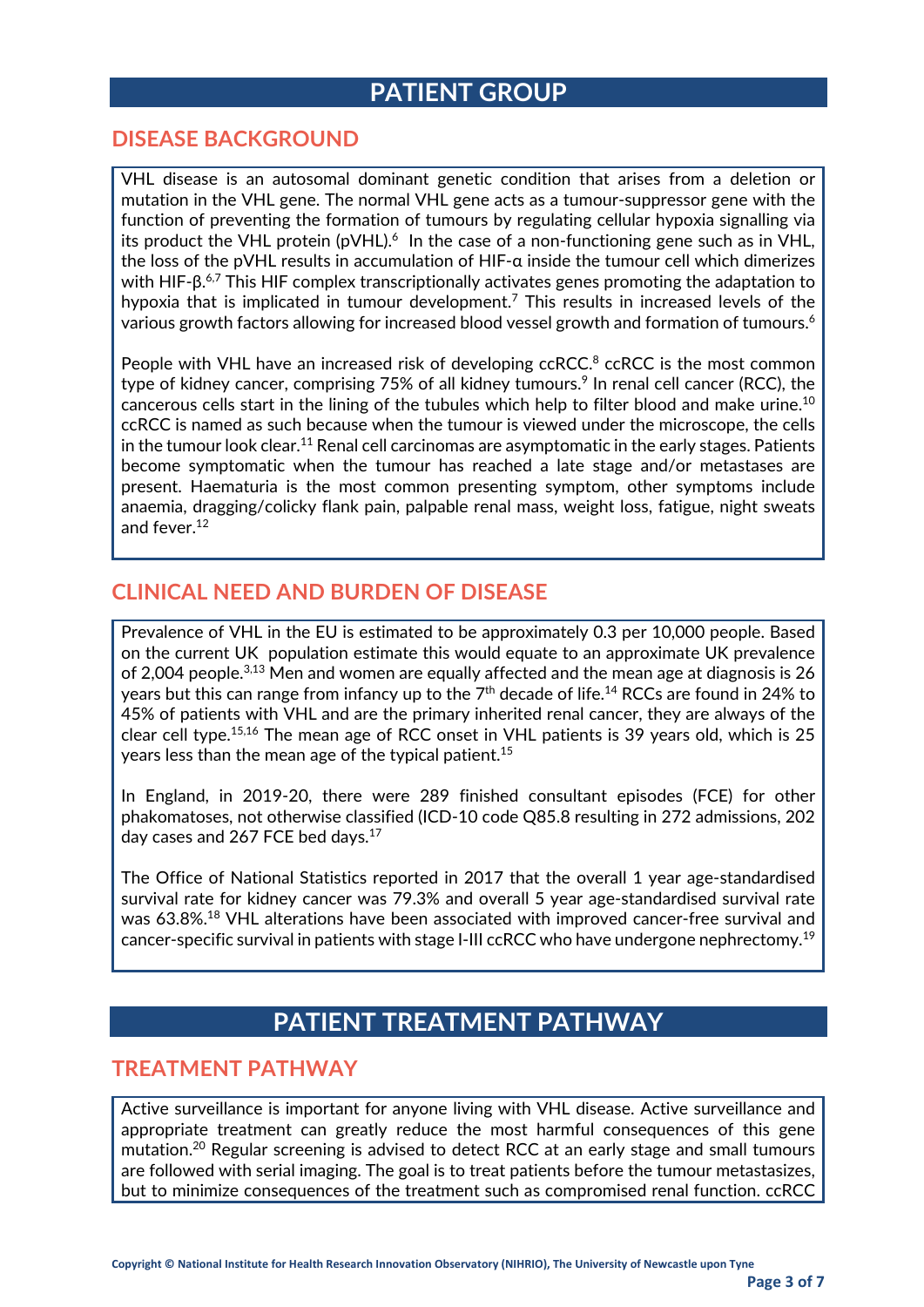grows slowly and small tumours less than 3cm are at low risk to metastasize in VHL. Active surveillance is recommended until the tumours reach a size of 3-4cm when surgical intervention is then recommended.<sup>21</sup>

Preserving the kidney's function with the intent of preventing or delaying dialysis is an important part of the current surgical approach to VHL associated ccRCC. Surgeons will try to remove kidney tumours whilst trying to leave as much normal kidney behind as possible. This is known as nephron sparing surgery or partial nephrectomy. This is generally done with enucleative resection, taking zero margins as the tumour capsule is separated from surrounding parenchyma.<sup>8</sup>

### **CURRENT TREATMENT OPTIONS**

Currently there are no therapeutic interventions authorised by in the UK/EU for the treatment of VHL. Current treatment focuses on surgery to remove tumours in the affected organs.<sup>3</sup>

### **PLACE OF TECHNOLOGY**

If licensed, belzutifan will offer an additional treatment option for patients with VHL disease associated ccRCC.1

**CLINICAL TRIAL INFORMATION**

| <b>Trial</b>        | NCT03401788; EudraCT-2018-000125-30; An open-label<br>Phase 2 Study to evaluate PT2977 for the treatment of Von<br>Hippel Lindau Disease-Associated Renal Cell Carcinoma<br><b>Phase II</b> - Active, not recruiting<br>Locations: 3 EU countries (incl UK) and USA<br>Estimated primary completion date: 29 March 2022                                                   |
|---------------------|---------------------------------------------------------------------------------------------------------------------------------------------------------------------------------------------------------------------------------------------------------------------------------------------------------------------------------------------------------------------------|
| <b>Trial design</b> | Open-label, Single group assignment                                                                                                                                                                                                                                                                                                                                       |
| <b>Population</b>   | N=50 (estimated enrolment); adults aged 18 years and older;<br>diagnosis of von Hippel Lindau disease, based on a germline<br>VHL alteration; at least 1 measurable solid renal cell<br>carcinoma (RCC) and no RCC tumour that requires immediate<br>surgical intervention                                                                                                |
| Intervention(s)     | 120mg belzutifan (three 40mg oral tablets taken once daily)                                                                                                                                                                                                                                                                                                               |
| Comparator(s)       | No comparator                                                                                                                                                                                                                                                                                                                                                             |
| Outcome(s)          | Primary outcome measure<br>Objective response rate (ORR) in VHL disease associated<br><b>RCC</b> tumours<br>[ Time Frame: Up to approximately 4 years ]<br>See trial record for full list of outcome measures                                                                                                                                                             |
| Results (efficacy)  | As of data cut-off, 61 patients were enrolled in the study.<br>Median duration of treatment was 36.1 weeks (range: 0-73),<br>and 95.1% of patients were still on therapy. The results<br>showed a confirmed ORR of 27.9% (n=17) (95% CI: 17.1-<br>40.8); all responses were partial responses, and 43% of<br>patients had stable disease. The median time to response was |

#### **Copyright © National Institute for Health Research Innovation Observatory (NIHRIO), The University of Newcastle upon Tyne**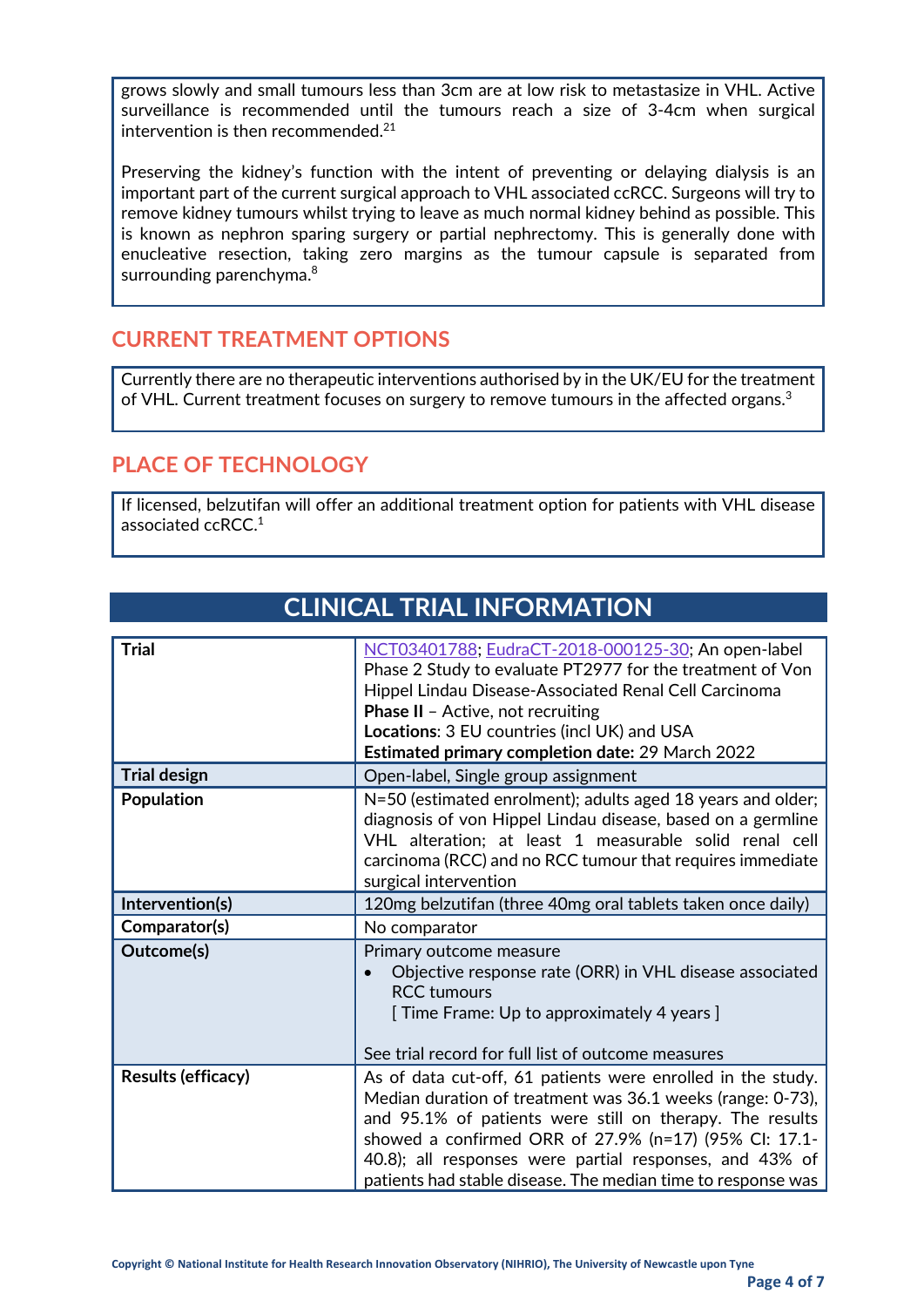|                         | 23.7 weeks (range: 11.6-61.0), and median duration of<br>response was not yet reached (range: 9.1-39.0). Additionally,<br>86.9% (n=53) of patients had a decrease in size of target<br>lesions. $\rm ^4$                                                                                                                                                                                                                                    |
|-------------------------|---------------------------------------------------------------------------------------------------------------------------------------------------------------------------------------------------------------------------------------------------------------------------------------------------------------------------------------------------------------------------------------------------------------------------------------------|
| <b>Results (safety)</b> | Treatment-related adverse events (TRAEs) occurred in 96.7%<br>of patients with 9.8% being grade 3. There were no grade 4<br>or 5 TRAEs. The most common all-cause adverse event<br>$(220%)$ were anaemia (86.9%), fatigue (57.4%), headache<br>(36.1%), dizziness (31.1%) and nausea (24.6%). Grade 3 all-<br>cause adverse events included fatigue (4.9%), anaemia (3.3%),<br>dyspnoea (1.6%) and weight increase $(1.6\%)$ . <sup>4</sup> |

### **ESTIMATED COST**

The estimated cost of belzutifan is not yet known.

## **RELEVANT GUIDANCE**

#### **NICE GUIDANCE**

No relevant guidance identified.

### **NHS ENGLAND (POLICY/COMMISSIONING) GUIDANCE**

• NHS England. 2013/14 NHS Standard Contract for Cancer: Specialised Kidney, Bladder and Prostate Cancer Services (Adult). B14/S/a

#### **OTHER GUIDANCE**

- National Organisation for Rare Diseases (NORD). Von Hippel Lindau Disease. 2019.<sup>6</sup>
- European Society for Medical Oncology (ESMO). Renal Cell Carcinoma: ESMO Clinical Practice Guidelines. 2019.<sup>22</sup>
- West Midlands Expert Advisory Group for Urological Cancer. Guidelines for the Management of Renal Cancer. 2016.<sup>23</sup>

## **ADDITIONAL INFORMATION**

## **REFERENCES**

1 Clinicaltrials.gov. *An Open-Label Phase 2 Study to Evaluate PT2977 for the Treatment of Bon Hippel Lindau Disease-Associated Renal Cell Carcinoma*. *Trial ID NCT03401788*. 2018. Status: Active, not recruiting. Available from: <https://clinicaltrials.gov/ct2/show/NCT03401788> [Accessed 14 December 2020].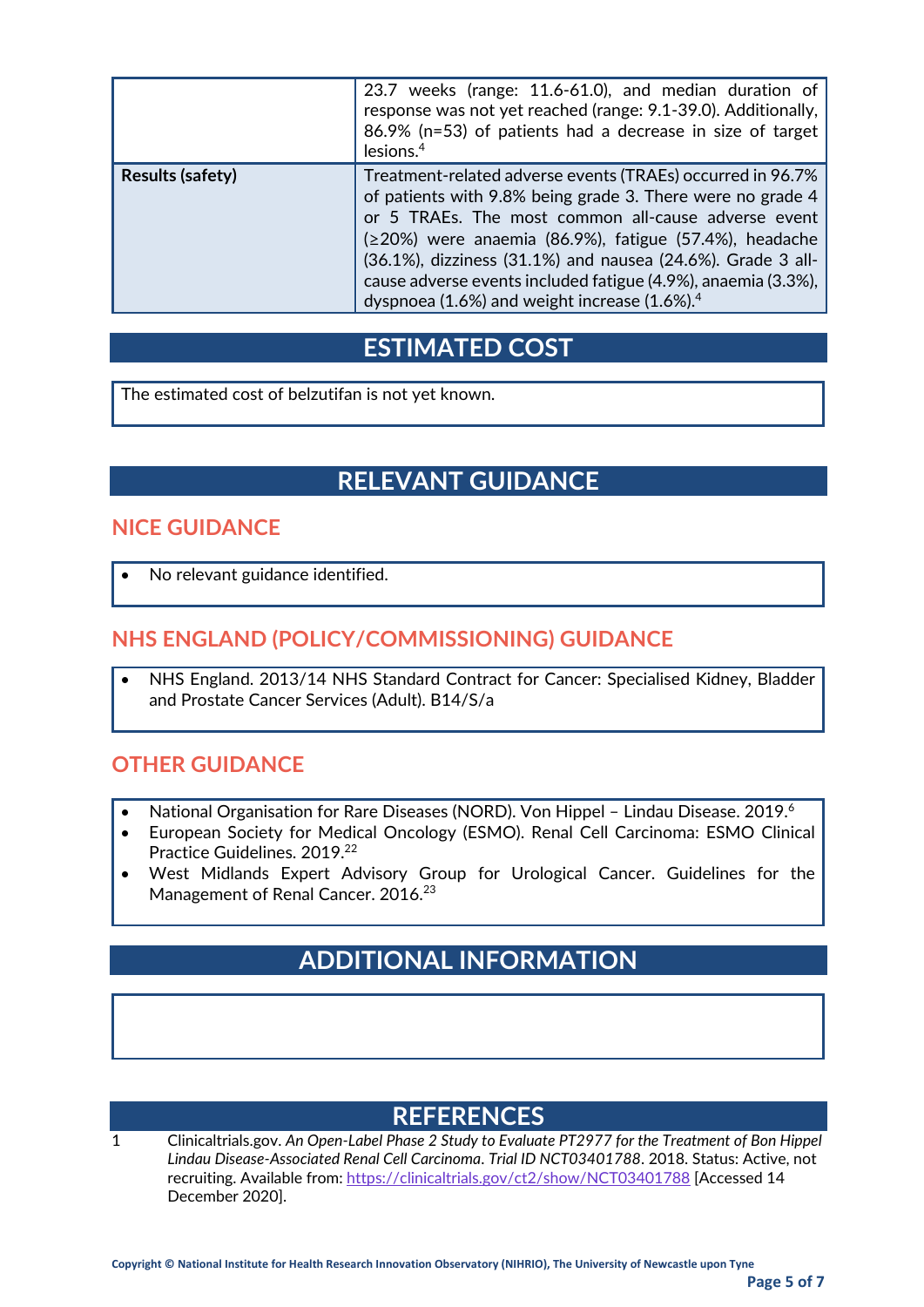- 2 The Oncology Pharmacist. *First-in-Class Oral MK-6482 Shows Exciting Results in Clear-Cell Renal-Cell Carcinoma.* 2020. Available from: [http://www.theoncologypharmacist.com/top](http://www.theoncologypharmacist.com/top-issues/2020-issues/may-2020-vol-13-no-3/18151-first-in-class-oral-mk-6482-shows-exciting-results-in-clear-cell-renal-cell-carcinoma-may-top-2020#:%7E:text=MK%2D6482%20is%20a%20first,to%20the%20shortage%20of%20oxygen)[issues/2020-issues/may-2020-vol-13-no-3/18151-first-in-class-oral-mk-6482-shows-exciting](http://www.theoncologypharmacist.com/top-issues/2020-issues/may-2020-vol-13-no-3/18151-first-in-class-oral-mk-6482-shows-exciting-results-in-clear-cell-renal-cell-carcinoma-may-top-2020#:%7E:text=MK%2D6482%20is%20a%20first,to%20the%20shortage%20of%20oxygen)[results-in-clear-cell-renal-cell-carcinoma-may-top-](http://www.theoncologypharmacist.com/top-issues/2020-issues/may-2020-vol-13-no-3/18151-first-in-class-oral-mk-6482-shows-exciting-results-in-clear-cell-renal-cell-carcinoma-may-top-2020#:%7E:text=MK%2D6482%20is%20a%20first,to%20the%20shortage%20of%20oxygen)[2020#:~:text=MK%2D6482%20is%20a%20first,to%20the%20shortage%20of%20oxygen](http://www.theoncologypharmacist.com/top-issues/2020-issues/may-2020-vol-13-no-3/18151-first-in-class-oral-mk-6482-shows-exciting-results-in-clear-cell-renal-cell-carcinoma-may-top-2020#:%7E:text=MK%2D6482%20is%20a%20first,to%20the%20shortage%20of%20oxygen). [Accessed 15 December 2020].
- 3 European Medicines Agency (EMA). *EU/3/20/2324.* 2020. Available from: [https://www.ema.europa.eu/en/medicines/human/orphan-designations/eu3202324#about](https://www.ema.europa.eu/en/medicines/human/orphan-designations/eu3202324#about-section)[section](https://www.ema.europa.eu/en/medicines/human/orphan-designations/eu3202324#about-section) [Accessed 15 December 2020].
- 4 Merck. *Merck's Novel HIF-2α Inhibitor Showed an Objective Response Rate of Nearly 30% in Patients with von Hippel-Lindau (VHL) Disease-Associated Clear Cell Renal Cell Carcinoma.* 2020. Available from: [https://www.merck.com/news/mercks-novel-hif-2%ce%b1-inhibitor-showed-an](https://www.merck.com/news/mercks-novel-hif-2%ce%b1-inhibitor-showed-an-objective-response-rate-of-nearly-30-in-patients-with-von-hippel-lindau-vhl-disease-associated-clear-cell-renal-cell-carcinoma/)objective[-response-rate-of-nearly-30-in-patients-with-von-hippel-lindau-vhl-disease](https://www.merck.com/news/mercks-novel-hif-2%ce%b1-inhibitor-showed-an-objective-response-rate-of-nearly-30-in-patients-with-von-hippel-lindau-vhl-disease-associated-clear-cell-renal-cell-carcinoma/)[associated-clear-cell-renal-cell-carcinoma/](https://www.merck.com/news/mercks-novel-hif-2%ce%b1-inhibitor-showed-an-objective-response-rate-of-nearly-30-in-patients-with-von-hippel-lindau-vhl-disease-associated-clear-cell-renal-cell-carcinoma/) [Accessed 14 December 2020].
- 5 Clinicaltrials.gov. *Search for belzutifan studies: Phase II and III.* 2020. Available from: [https://clinicaltrials.gov/ct2/results?cond=&term=&type=&rslt=&age\\_v=&gndr=&intr=belzutifan](https://clinicaltrials.gov/ct2/results?cond=&term=&type=&rslt=&age_v=&gndr=&intr=belzutifan&titles=&outc=&spons=&lead=&id=&cntry=&state=&city=&dist=&locn=&phase=1&phase=2&rsub=&strd_s=&strd_e=&prcd_s=&prcd_e=&sfpd_s=&sfpd_e=&rfpd_s=&rfpd_e=&lupd_s=&lupd_e=&sort) [&titles=&outc=&spons=&lead=&id=&cntry=&state=&city=&dist=&locn=&phase=1&phase=2&rs](https://clinicaltrials.gov/ct2/results?cond=&term=&type=&rslt=&age_v=&gndr=&intr=belzutifan&titles=&outc=&spons=&lead=&id=&cntry=&state=&city=&dist=&locn=&phase=1&phase=2&rsub=&strd_s=&strd_e=&prcd_s=&prcd_e=&sfpd_s=&sfpd_e=&rfpd_s=&rfpd_e=&lupd_s=&lupd_e=&sort) [ub=&strd\\_s=&strd\\_e=&prcd\\_s=&prcd\\_e=&sfpd\\_s=&sfpd\\_e=&rfpd\\_s=&rfpd\\_e=&lupd\\_s=&lupd\\_e](https://clinicaltrials.gov/ct2/results?cond=&term=&type=&rslt=&age_v=&gndr=&intr=belzutifan&titles=&outc=&spons=&lead=&id=&cntry=&state=&city=&dist=&locn=&phase=1&phase=2&rsub=&strd_s=&strd_e=&prcd_s=&prcd_e=&sfpd_s=&sfpd_e=&rfpd_s=&rfpd_e=&lupd_s=&lupd_e=&sort) [=&sort=](https://clinicaltrials.gov/ct2/results?cond=&term=&type=&rslt=&age_v=&gndr=&intr=belzutifan&titles=&outc=&spons=&lead=&id=&cntry=&state=&city=&dist=&locn=&phase=1&phase=2&rsub=&strd_s=&strd_e=&prcd_s=&prcd_e=&sfpd_s=&sfpd_e=&rfpd_s=&rfpd_e=&lupd_s=&lupd_e=&sort) [Accessed 15 December 2020].
- 6 National Organisation for Rare Diseases (NORD). *Von Hippel-Lindau Disease.* 2019. Available from:<https://rarediseases.org/rare-diseases/von-hippel-lindau-disease/> [Accessed 14 December 2020].
- 7 Martínez-Sáez, O., Gajate Borau P., Alonso-Gordoa T., Molina-Cerrillo J., Grande E. *Targeting HIF-2 α in clear cell renal cell carcinoma: A promising therapeutic strategy*. Critical Reviews in Oncology/Hematology. 2017 2017/03/01/;111:117-23. Available from: <https://doi.org/10.1016/j.critrevonc.2017.01.013> <http://www.sciencedirect.com/science/article/pii/S1040842816303985>
- 8 Cancer.Net. *Von Hippel-Lindau Syndrome.* 2020. Available from: [https://www.cancer.net/cancer](https://www.cancer.net/cancer-types/von-hippel-lindau-syndrome)[types/von-hippel-lindau-syndrome](https://www.cancer.net/cancer-types/von-hippel-lindau-syndrome) [Accessed 14 December 2020].
- 9 Li, Q. K., Pavlovich C. P., Zhang H., Kinsinger C. R., Chan D. W. *Challenges and opportunities in the proteomic characterization of clear cell renal cell carcinoma (ccRCC): A critical step towards the personalized care of renal cancers*. Semin Cancer Biol. 2019 Apr;55:8-15. Available from: 10.1016/j.semcancer.2018.06.004
- 10 Cancer Research UK. *Kidney Cancer: Types and grades.* 2020. Available from: [https://www.cancerresearchuk.org/about-cancer/kidney-cancer/stages-types-grades/types](https://www.cancerresearchuk.org/about-cancer/kidney-cancer/stages-types-grades/types-grades)[grades](https://www.cancerresearchuk.org/about-cancer/kidney-cancer/stages-types-grades/types-grades) [Accessed 14 December 2020].
- 11 National Cancer Institute. *Clear Cell Renal Cell Carcinoma.* 2020. Available from: [https://www.cancer.gov/pediatric-adult-rare-tumor/rare-tumors/rare-kidney-tumors/clear-cell](https://www.cancer.gov/pediatric-adult-rare-tumor/rare-tumors/rare-kidney-tumors/clear-cell-renal-cell-carcinoma#:%7E:text=Clear%20cell%20renal%20cell%20carcinoma%2C%20or%20ccRCC%2C%20is%20a%20type,called%20conventional%20renal%20cell%20carcinoma)[renal-cell](https://www.cancer.gov/pediatric-adult-rare-tumor/rare-tumors/rare-kidney-tumors/clear-cell-renal-cell-carcinoma#:%7E:text=Clear%20cell%20renal%20cell%20carcinoma%2C%20or%20ccRCC%2C%20is%20a%20type,called%20conventional%20renal%20cell%20carcinoma)[carcinoma#:~:text=Clear%20cell%20renal%20cell%20carcinoma%2C%20or%20ccRCC%2C%20i](https://www.cancer.gov/pediatric-adult-rare-tumor/rare-tumors/rare-kidney-tumors/clear-cell-renal-cell-carcinoma#:%7E:text=Clear%20cell%20renal%20cell%20carcinoma%2C%20or%20ccRCC%2C%20is%20a%20type,called%20conventional%20renal%20cell%20carcinoma) [s%20a%20type,called%20conventional%20renal%20cell%20carcinoma](https://www.cancer.gov/pediatric-adult-rare-tumor/rare-tumors/rare-kidney-tumors/clear-cell-renal-cell-carcinoma#:%7E:text=Clear%20cell%20renal%20cell%20carcinoma%2C%20or%20ccRCC%2C%20is%20a%20type,called%20conventional%20renal%20cell%20carcinoma). [Accessed 14 December 2020].
- 12 AMBOSS. *Renal cell carcinoma.* 2020. Available from: [https://www.amboss.com/us/knowledge/Renal\\_cell\\_carcinoma](https://www.amboss.com/us/knowledge/Renal_cell_carcinoma) [Accessed 14 December 2020].

13 Office for National statistics (ONS). *Population estimates for the UK, England and Wales, Scotland and Northern Ireland: mid-2019*. Available from: [https://www.ons.gov.uk/peoplepopulationandcommunity/populationandmigration/populatione](https://www.ons.gov.uk/peoplepopulationandcommunity/populationandmigration/populationestimates/bulletins/annualmidyearpopulationestimates/mid2019estimates) [stimates/bulletins/annualmidyearpopulationestimates/mid2019estimates](https://www.ons.gov.uk/peoplepopulationandcommunity/populationandmigration/populationestimates/bulletins/annualmidyearpopulationestimates/mid2019estimates) [Downloaded 24 June 2020].

- 14 Orpha.net. *Von Hippel-Lindau Disease.* 2012. Available from: [https://www.orpha.net/consor/cgi](https://www.orpha.net/consor/cgi-bin/OC_Exp.php?Lng=GB&Expert=892)[bin/OC\\_Exp.php?Lng=GB&Expert=892](https://www.orpha.net/consor/cgi-bin/OC_Exp.php?Lng=GB&Expert=892) [Accessed 15 December 2020].
- 15 Specialist Pharmacy Service. *Belzutifan.* 2019. Available from: [https://www.sps.nhs.uk/medicines/belzutifan/https://www.sps.nhs.uk/medicines/belzutifan/](https://www.sps.nhs.uk/medicines/belzutifan/https:/www.sps.nhs.uk/medicines/belzutifan/) [Accessed 15 December 2020].
- 16 Cancer Therapy Advisor. *VHL and the Risk for Renal CEll Carcinoma - In the Clinic.* 2018. Available from: [https://www.cancertherapyadvisor.com/home/cancer-topics/renal-cell-carcinoma/vhl](https://www.cancertherapyadvisor.com/home/cancer-topics/renal-cell-carcinoma/vhl-and-the-risk-for-renal-cell-carcinoma-in-the-clinic/#:%7E:text=Close%20to%2060%25%20of%20all,VHL%2C%20a%20tumor%20suppressor%20gene.&text=VHL%20is%20found%20on%20chromosome,uncontrolled%20cellular%20growth%20and%20oncogenesis)[and-the-risk-for-renal-cell-carcinoma-in-the](https://www.cancertherapyadvisor.com/home/cancer-topics/renal-cell-carcinoma/vhl-and-the-risk-for-renal-cell-carcinoma-in-the-clinic/#:%7E:text=Close%20to%2060%25%20of%20all,VHL%2C%20a%20tumor%20suppressor%20gene.&text=VHL%20is%20found%20on%20chromosome,uncontrolled%20cellular%20growth%20and%20oncogenesis)[clinic/#:~:text=Close%20to%2060%25%20of%20all,VHL%2C%20a%20tumor%20suppressor%2](https://www.cancertherapyadvisor.com/home/cancer-topics/renal-cell-carcinoma/vhl-and-the-risk-for-renal-cell-carcinoma-in-the-clinic/#:%7E:text=Close%20to%2060%25%20of%20all,VHL%2C%20a%20tumor%20suppressor%20gene.&text=VHL%20is%20found%20on%20chromosome,uncontrolled%20cellular%20growth%20and%20oncogenesis) [0gene.&text=VHL%20is%20found%20on%20chromosome,uncontrolled%20cellular%20growth](https://www.cancertherapyadvisor.com/home/cancer-topics/renal-cell-carcinoma/vhl-and-the-risk-for-renal-cell-carcinoma-in-the-clinic/#:%7E:text=Close%20to%2060%25%20of%20all,VHL%2C%20a%20tumor%20suppressor%20gene.&text=VHL%20is%20found%20on%20chromosome,uncontrolled%20cellular%20growth%20and%20oncogenesis) [%20and%20oncogenesis.](https://www.cancertherapyadvisor.com/home/cancer-topics/renal-cell-carcinoma/vhl-and-the-risk-for-renal-cell-carcinoma-in-the-clinic/#:%7E:text=Close%20to%2060%25%20of%20all,VHL%2C%20a%20tumor%20suppressor%20gene.&text=VHL%20is%20found%20on%20chromosome,uncontrolled%20cellular%20growth%20and%20oncogenesis) [Accessed 14 December 2020].